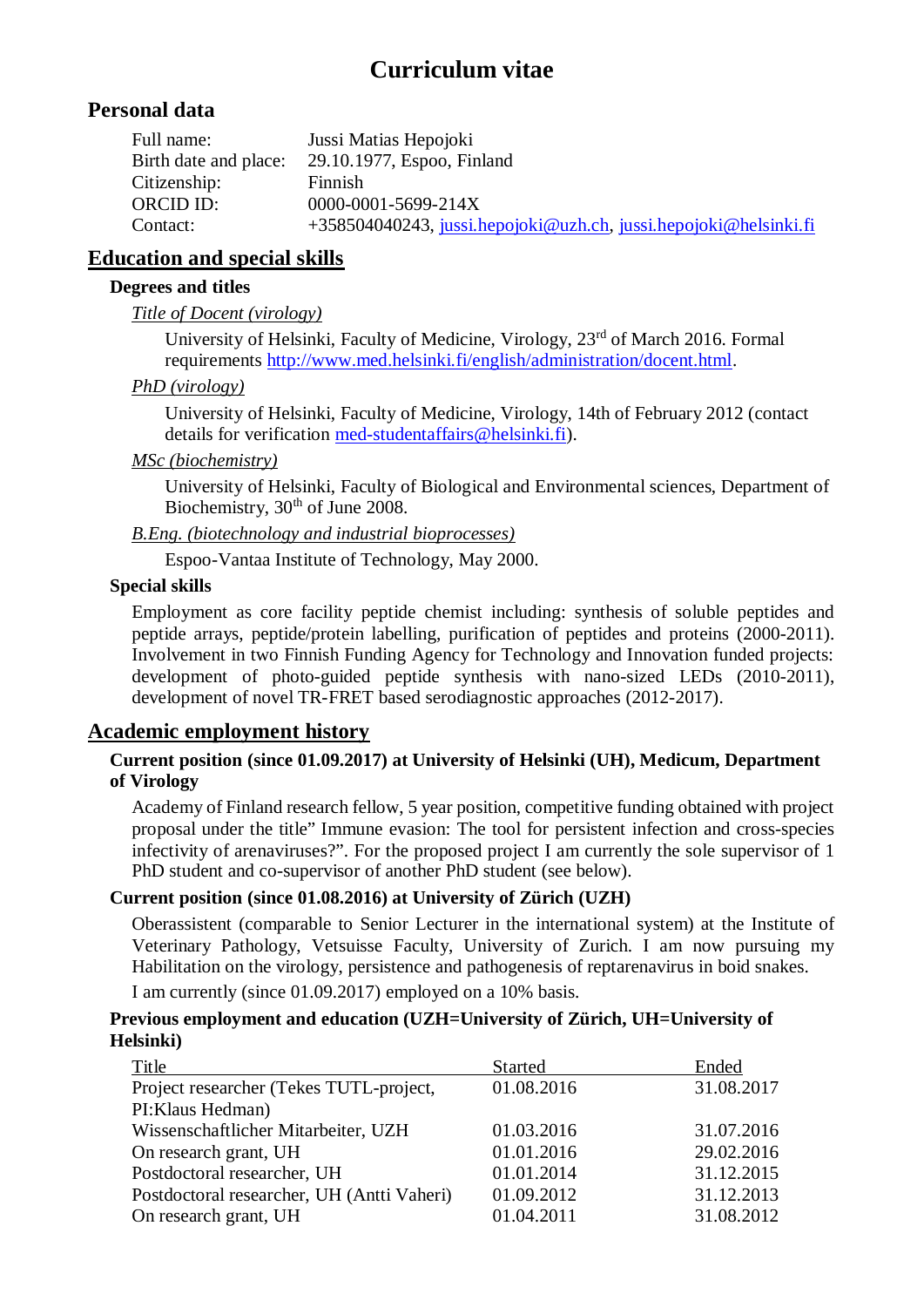| Graduate student, UH                             | 01.01.2008 | 31.03.2011 |
|--------------------------------------------------|------------|------------|
| Under different job descriptions, UH             | 01.11.2000 | 31.12.2007 |
| BSc thesis, Technical Research Centre of Finland |            |            |
|                                                  | 11.01.1999 | 30.06.1999 |

*UH: pre-doctoral employment (2000-2012) mainly at Haartman Institute, Peptide and protein laboratory, Department of Virology (except 1.9.2002 – 31.7.2003 and 1.9.2004 – 31.4.2005 when employed by UH, Faculty of Biological and Environmental sciences, Department of Biochemistry).*

*The postdoctoral researcher position funded by UH (2014-2015) was based on my previous track record ("The aim of the postdoctoral researcher pool is to encourage talented, recently graduated doctoral degree holders to seek further qualifications and become independent professional researchers."), 12 positions were granted among 249 applicants off all scientific disciplines.*

## **Teaching activities and paedagogical training**

**Chairman/Organiser** of weekly Viral Zoonosis Group Meeting (spring 2013-autumn 2015) for PhD and under graduate students (~15-20) at Medical faculty, University of Helsinki.

**Pedagogic studies**, University pedagogy III (Supervision in university, 5 credits, University of Helsinki); basic of teaching in small study groups (1.5 credits, University of Helsinki). These courses fulfil the pedagogic training required for a docentship in Finland.

**Teaching** undergraduate and graduate students in peptide chemistry (5 courses, 2 hours/course, during 2005-2010).

**Supervision and teaching** of special laboratory (peptide chemistry, peptide arrays, protein and peptide purification) techniques to students and researchers at various levels.

## **Supervision of graduate and postgraduate students**

#### **Current research students under (co-)supervision**

*University of Zürich, Vetsuisse Faculty, Institute of Veterinary Pathology, Dr.med.vet. students*

Eva Dervas (since 01/2015), project entitled "Pathogenesis of nidovirus infection in green tree python"

Katharina Windbichler (since 01/2017), project entitled "Adaptive immune response in BIBD"

#### *University of Helsinki, Department of Virology, PhD students*

Leonóra Szirovicza (since 09/2017), MSc, project entitled "Co-infection with segmented viruses and impact to innate immunity, reptarenaviruses as a model"

Yegor Korzyukov (since 08/2014), MSc, project entitled "Reptarenaviruses and Boid Inclusion Body Disease"

Samuel Adouchief (since 08/2016), MD student, project entitled "Sindbis virus infection in development of arthritis"

Juuso Rusanen (since 12/2016), MD student, project entitled "TR-FRET in serodiagnosis of infectious diseases"

#### **Past research students under (co-)supervision**

*University of Helsinki, Medicum, Department of Virology, MSc*

Yegor Korzyukov, BSc, project entitled "Molecular detection and characterization of arenaviruses in snakes", 2014

*University of Zürich, Vetsuisse Faculty, Institute of Veterinary Pathology, Dr.med.vet. students*

Saskia Keller, project entitled "Vertical transmission of BIBD in boid snakes", 2016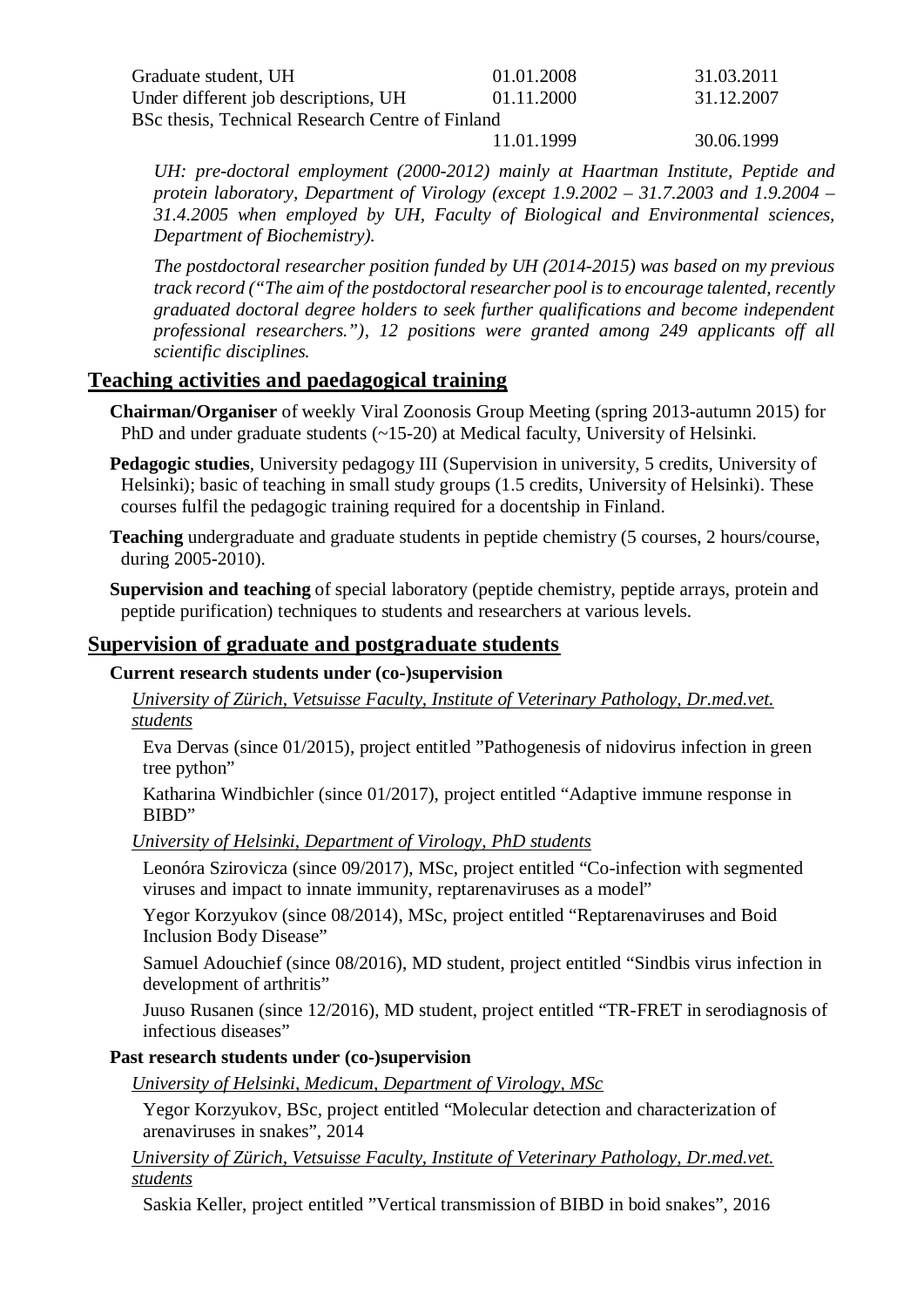## **PhD thesis mentoring**

University of Helsinki, Medicum, Department of Virology

Jiaxin Ling, MD, "Shrew-borne hantaviruses"

Rommel Iheozor-Ejiofor, MSc, "VSV pseudotyping in serodiagnostic and receptor studies"

## **Approved research projects / Competitive research funding**

| Funding body, year            | Project title                                        | Amount / project length |
|-------------------------------|------------------------------------------------------|-------------------------|
| <b>Academy of Finland</b>     | Academy of Finland research fellow, project          | 434,485 €/ 5 years      |
|                               | title" Immune evasion: The tool for persistent       |                         |
|                               | infection and cross-species infectivity of           |                         |
|                               | arenaviruses?"                                       |                         |
| Academy of Finland            | Research expenses for the above mentioned            | 275,023 €/ 3 years      |
|                               | project                                              |                         |
| University of Helsinki,       | Based on previous track record                       | full salary $/2$ years  |
| 2014                          |                                                      |                         |
| Kliinisen kemian              | The role of Galecting-3 Binding protein in acute     | 5,000 €/ 1 year         |
| tutkimussäätiö, 2015          | virus infection – hantavirus infection as a model    |                         |
| Kliinisen kemian              | The role of Galecting-3 Binding protein in acute     | 5,000 €/ 1 year         |
| tutkimussäätiö, 2014          | virus infection – hantavirus infection as a model    |                         |
| Jenny and Antti Wihuri        | Novel are naviruses in boid snakes $-$ Crossing the  | 26,000 €/ 1 year        |
| Foundation, 2013              | species barrier?                                     |                         |
| Magnus Ehrnrooth              | Targeted labelling of hantavirus particles for       | 9,250 €/ 6 months       |
| Foundation, 2011              | cryoelectron tomography                              |                         |
| <b>Instumentarium Science</b> | Specific labelling of hantavirus particles utilizing | 20,000 €/ 1 year        |
| Foundation                    | glycoprotein-targeting peptides                      |                         |

## **Memberships and other academic merits**

## **Memberships in boards**

Editorial board member in World Journal of Virology (2011-2015)

## **Memberships in scientific societies**

Postdoc member of American Society for Microbiology (2010, 2013-2015)

## **Other academic merits and scientific peer-reviewing activities**

*Co-author* in a taxonomic proposal (to the International Committee on Taxonomy Viruses) suggesting the establishment of a new genus and new species in the family *Arenaviridae*

*Ad hoc reviewer for grant applications:* Michael J. Fox Foundation (2013)

*Ad hoc reviewer for research articles:* PLOS Pathogens, Frontiers in Immunology, Scientific Reports, Journal of General Virology, PLOS One, Viruses, Nephron, The Veterinary Journal, Proteome Science, American Journal of Animal and Veterinary Sciences, Future Virology, Oxidative medicine and cellular longevity, Scientific World Journal

## **Organisation of conferences**

Assisting role (organizer Professor Olli Vapalahti) in organization of 26<sup>th</sup> Sigrid Jusélius International Symposium: "Emerging infections", June 7-10, 2015, Helsinki, Finland (http://www.sigridiuselius.fi/emerging\_infections/)

Assisting role (organizer Dr. Hilkka Lankinen, and Finnish peptide society) in organization of 30th European Peptide Symposium, 31.8.-5.9.2008, Helsinki, Finland